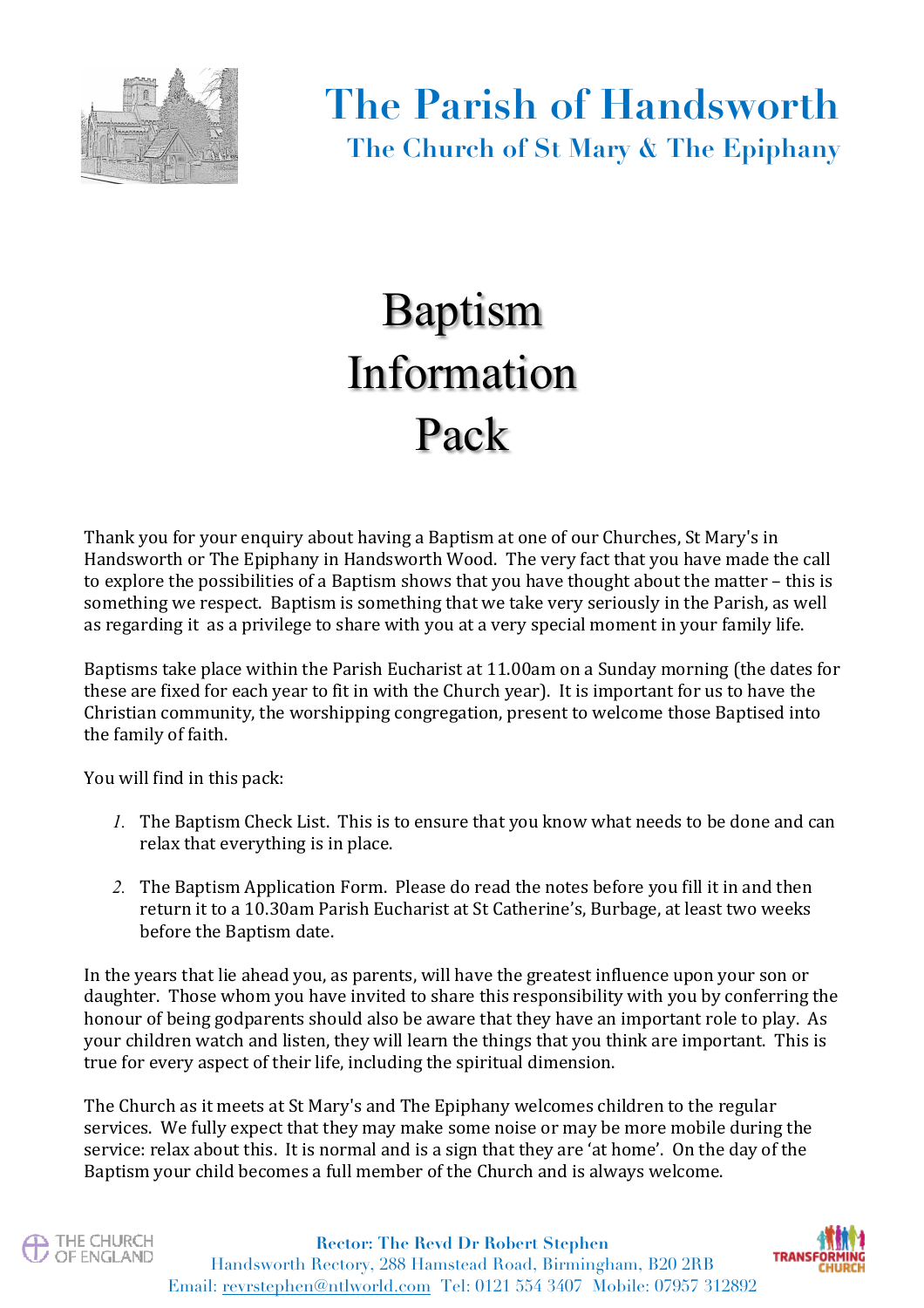At the Baptism many want to take photographs and there is often an invitation given for photographs to be taken either immediately after the Baptism itself or at the end of the service. We are very happy for people to take photographs but do ask that they are mindful of others and that they do so unobtrusively and without a fuss.

When you come to think of who will stand as godparents (who are the sponsors of the child in Baptism and answer the questions about faith on their behalf) you should think seriously about those who will provide the best spiritual and moral role models. The tradition is that three godparents are appointed (two being the same sex as the baby and one of the opposite sex). You should be aware that, because the Church of England is the Established Church in England and is regulated by the law, it is required by the law that godparents have themselves to have been baptised. If there are any questions about this please do talk to a priest at Church.

Finally, the Church does have a Toddler Group that meets in the Church. Many find that this informal group is a good point of contact and source of support. If you have any questions about this group, please ask, but feel free just to come along.

If you do have any questions at all, please let us know – you will probably have the same concerns that many before you have had. We would rather that you felt informed and at ease about what Baptism means and about what will happen in the service and beyond.

As a Parish Church we count it a privilege and joy to share with you at a significant moment in life. Be assured of our love and our prayers for you as you as a family prepare for this Baptism. There are no fees for a Baptism as it is a celebration of God's love for us – given freely.

With every good wish, Yours sincerely,

**Fr Bob Stephen** *Rector*